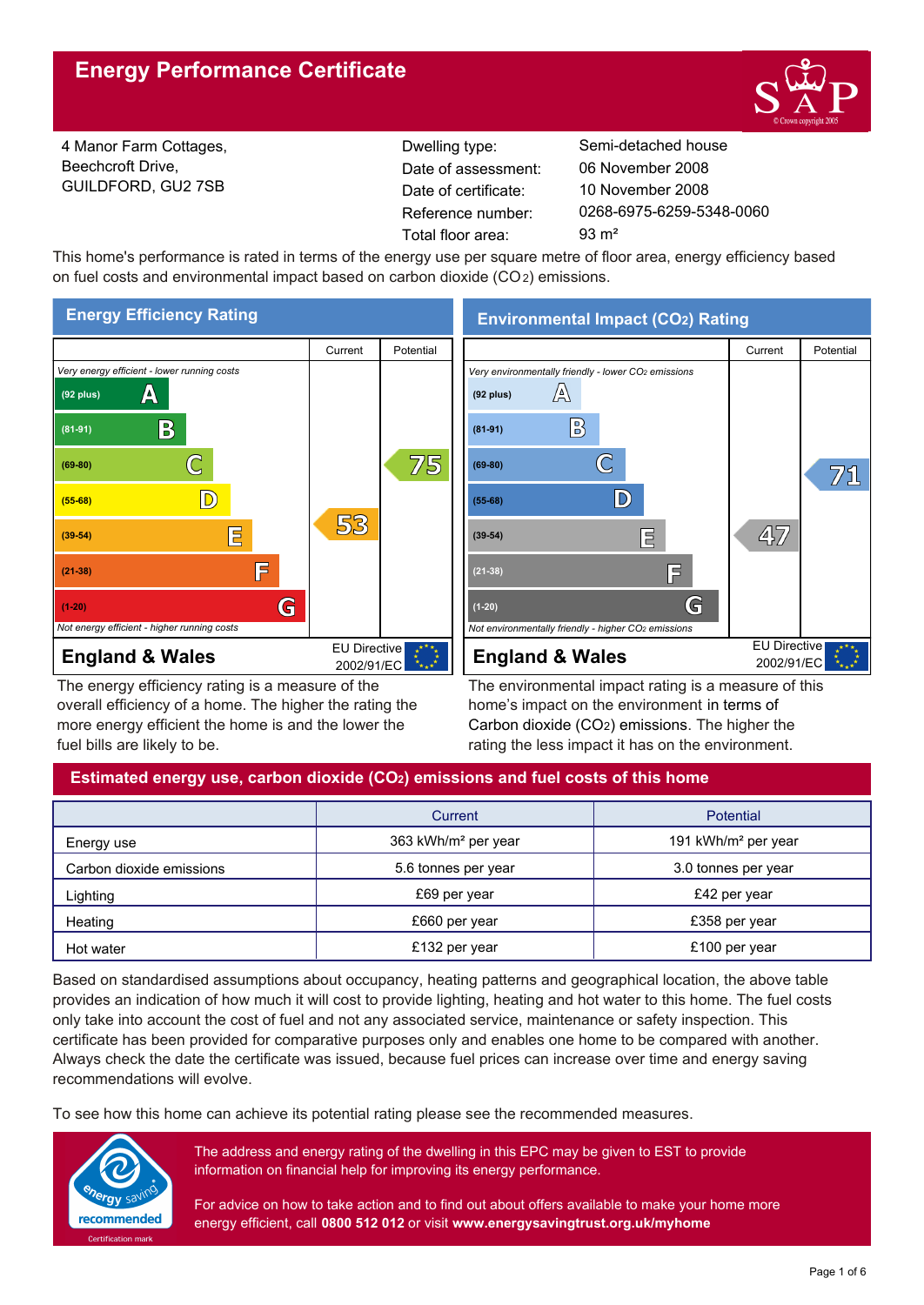## **About this document**

The Energy Performance Certificate for this dwelling was produced following an energy assessment undertaken by a qualified assessor, accredited by Elmhurst Energy Systems, to a scheme authorised by the Government. This certificate was produced using the RdSAP 2005 assessment methodology and has been produced under the Energy Performance of Buildings (Certificates and Inspections) (England and Wales) Regulations 2007 as amended. A copy of the certificate has been lodged on a national register.

| Assessor's accreditation number: | EES/002004                                     |
|----------------------------------|------------------------------------------------|
| Assessor's name:                 | Gary John Ryan                                 |
| Company name/trading name:       | <b>Energy Assess UK Limited</b>                |
| Address:                         | 5 Bryanstone Close, Guildford, Surrey, GU2 9UJ |
| Phone number:                    | 07894 801 963                                  |
| Fax number:                      | 01483 829557                                   |
| E-mail address:                  | gary@energyassessuk.com                        |
| Related party disclosure:        |                                                |

## **If you have a complaint or wish to confirm that the certificate is genuine**

Details of the assessor and the relevant accreditation scheme are as above. You can get contact details of the accreditation scheme from their website at www.elmhurstenergy.co.uk together with details of their procedures for confirming authenticity of a certificate and for making a complaint.

## **About the building's performance ratings**

The ratings on the certificate provide a measure of the building's overall energy efficiency and its environmental impact, calculated in accordance with a national methodology that takes into account factors such as insulation, heating and hot water systems, ventilation and fuels used. The average Energy Efficiency Rating for a dwelling in England and Wales is band E (rating 46).

Not all buildings are used in the same way, so energy ratings use 'standard occupancy' assumptions which may be different from the specific way you use your home. Different methods of calculation are used for homes and for other buildings. Details can be found at www.communities.gov.uk/epbd.

Buildings that are more energy efficient use less energy, save money and help protect the environment. A building with a rating of 100 would cost almost nothing to heat and light and would cause almost no carbon emissions. The potential ratings on the certificate describe how close this building could get to 100 if all the cost effective recommended improvements were implemented.

#### **About the impact of buildings on the environment**

One of the biggest contributors to global warming is carbon dioxide. The way we use energy in buildings causes emissions of carbon. The energy we use for heating, lighting and power in homes produces over a quarter of the UK's carbon dioxide emissions and other buildings produce a further one-sixth.

The average household causes about 6 tonnes of carbon dioxide every year. Adopting the recommendations in this report can reduce emissions and protect the environment. You could reduce emissions even more by switching to renewable energy sources. In addition there are many simple everyday measures that will save money, improve comfort and reduce the impact on the environment. Some examples are given at the end of this report.

#### **Visit the Government's website at www.communities.gov.uk/epbd to:**

- Find how to confirm the authenticity of an energy performance certificate
- Find how to make a complaint about a certificate or the assessor who produced it •
- Learn more about the national register where this certificate has been lodged •
- Learn more about energy efficiency and reducing energy consumption •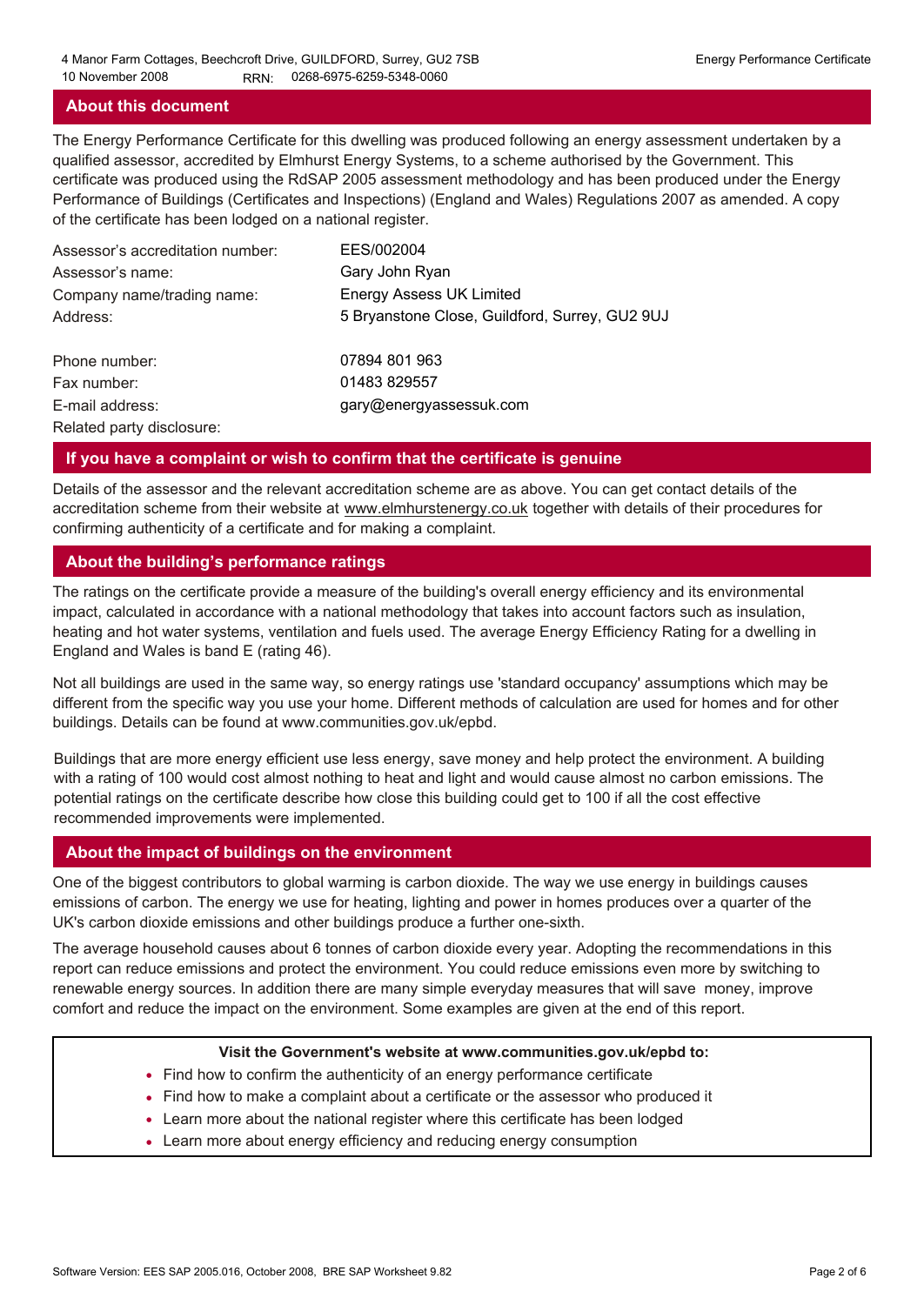# Recommended measures to improve this home's energy performance

4 Manor Farm Cottages, Beechcroft Drive, GUILDFORD, GU2 7SB

Date of certificate:

Reference number: 0268-6975-6259-5348-0060 10 November 2008

## **Summary of this home's energy performance related features**

The following is an assessment of the key individual elements that have an impact on this home's performance rating. Each element is assessed against the following scale: Very poor / Poor / Average / Good / Very good.

| Elements                         | Description                                    | Current performance      |               |
|----------------------------------|------------------------------------------------|--------------------------|---------------|
|                                  |                                                | <b>Energy Efficiency</b> | Environmental |
| Walls                            | Cavity wall, as built, no insulation (assumed) | Poor                     | Poor          |
| Roof                             | Pitched, 100 mm loft insulation                | Average                  | Average       |
| Floor                            | Suspended, no insulation (assumed)             |                          |               |
| Windows                          | Fully double glazed                            | Average                  | Average       |
| Main heating                     | Boiler and radiators, mains gas                | Good                     | Good          |
| Main heating controls            | Programmer and room thermostat                 | Poor                     | Poor          |
| Secondary heating                | None                                           |                          |               |
| Hot water                        | From main system                               | Good                     | Good          |
| Lighting                         | Low energy lighting in 36% of fixed outlets    | Average                  | Average       |
| Current energy efficiency rating |                                                | E 53                     |               |
|                                  | Current environmental impact (CO2) rating      |                          | E 47          |

**Low and zero carbon energy sources**

None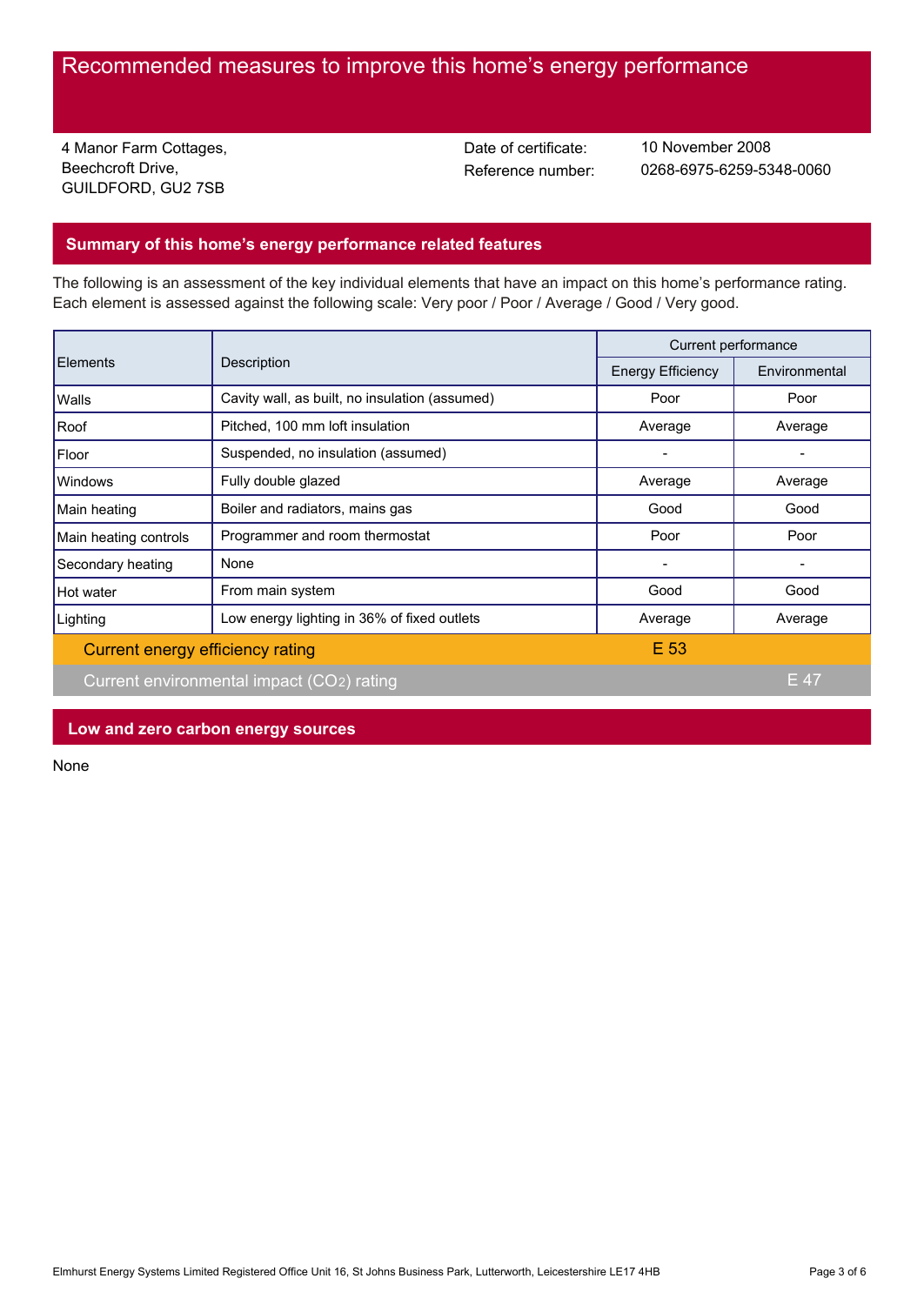#### **Recommendations**

The measures below are cost effective. The performance ratings after improvement listed below are cumulative, that is they assume the improvements have been installed in the order that they appear in the table.

|                                                   | <b>Typical savings</b> | Performance ratings after improvement |                      |  |  |  |
|---------------------------------------------------|------------------------|---------------------------------------|----------------------|--|--|--|
| Lower cost measures (up to £500)                  | per year               | Energy efficiency                     | Environmental impact |  |  |  |
| Increase loft insulation to 270 mm<br>1           | £20                    | D 55                                  | E 48                 |  |  |  |
| Cavity wall insulation<br>$\mathbf{2}$            | £181                   | D <sub>65</sub>                       | D 60                 |  |  |  |
| Low energy lighting for all fixed outlets<br>3    | £21                    | D <sub>67</sub>                       | D 61                 |  |  |  |
| 4 Upgrade heating controls                        | £24                    | D 68                                  | D <sub>63</sub>      |  |  |  |
| Sub-total                                         | £246                   |                                       |                      |  |  |  |
| Higher cost measures (over £500)                  |                        |                                       |                      |  |  |  |
| Replace boiler with Band A condensing boiler<br>5 | £114                   | C 75                                  | C <sub>71</sub>      |  |  |  |
| <b>Total</b>                                      | £360                   |                                       |                      |  |  |  |
| Potential energy efficiency rating                |                        | C 75                                  |                      |  |  |  |
| Potential environmental impact (CO2) rating       |                        |                                       | C 71                 |  |  |  |

## **Further measures to achieve even higher standards**

The further measures listed below should be considered in addition to those already specified if aiming for the highest possible standards for this home. However you should check the conditions in any covenants, planning conditions, warranties or sale contracts.

| 6 Solar water heating                      | £20  | C 76        | C 73        |
|--------------------------------------------|------|-------------|-------------|
| Solar photovoltaic panels, 2.5 kWp         | £150 | <b>B</b> 86 | B 82        |
| Wind turbine<br>8                          | £44  | <b>B</b> 89 | B 85        |
| Enhanced energy efficiency rating          |      | <b>B</b> 89 |             |
| Enhanced environmental impact (CO2) rating |      |             | <b>B</b> 85 |

Improvements to the energy efficiency and environmental impact ratings will usually be in step with each other. However, they can sometimes diverge because reduced energy costs are not always accompanied by a reduction in carbon dioxide (CO2) emissions.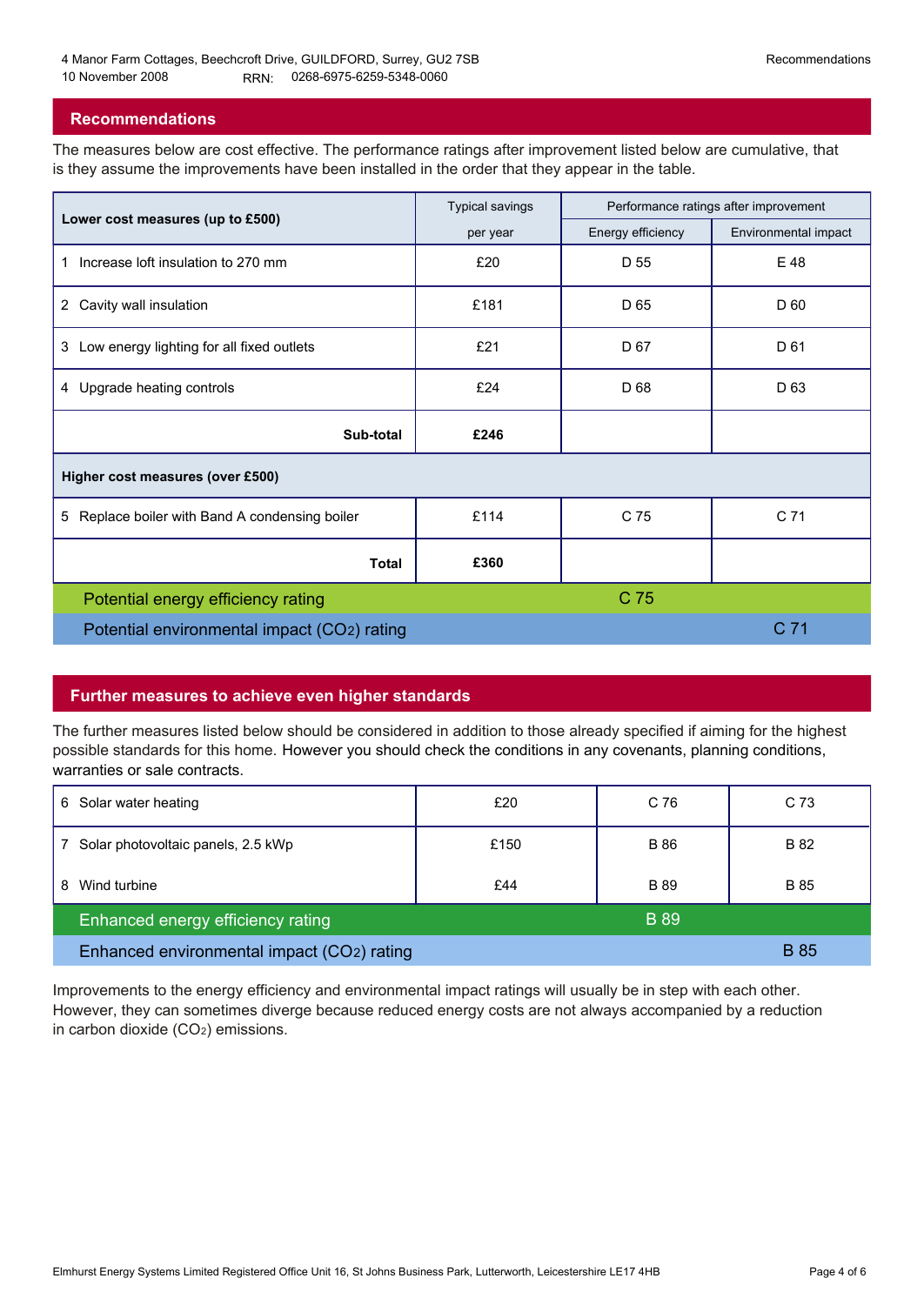## **About the cost effective measures to improve this home's energy ratings**

If you are a tenant, before undertaking any work you should check the terms of your lease and obtain approval from your landlord if the lease either requires it, or makes no express provision for such work.

#### **Lower cost measures (typically up to £500 each)**

These measures are relatively inexpensive to install and are worth tackling first. Some of them may be installed as DIY projects. DIY is not always straightforward, and sometimes there are health and safety risks, so take advice before carrying out DIY improvements.

#### **1 Loft insulation**

Loft insulation laid in the loft space or between roof rafters to a depth of at least 270 mm will significantly reduce heat loss through the roof; this will improve levels of comfort, reduce energy use and lower fuel bills. Insulation should not be placed below any cold water storage tank, any such tank should also be insulated on its sides and top, and there should be boarding on battens over the insulation to provide safe access between the loft hatch and the cold water tank. The insulation can be installed by professional contractors but also by a capable DIY enthusiast. Loose granules may be used instead of insulation quilt; this form of loft insulation can be blown into place and can be useful where access is difficult. The loft space must have adequate ventilation to prevent dampness; seek advice about this if unsure. Further information about loft insulation and details of local contractors can be obtained from the National Insulation Association (www.nationalinsulationassociation.org.uk).

#### **2 Cavity wall insulation**

Cavity wall insulation, to fill the gap between the inner and outer layers of external walls with an insulating material, reduces heat loss; this will improve levels of comfort, reduce energy use and lower fuel bills. The insulation material is pumped into the gap through small holes that are drilled into the outer walls, and the holes are made good afterwards. As specialist machinery is used to fill the cavity, a professional installation company should carry out this work, and they should carry out a thorough survey before commencing work to ensure that this type of insulation is suitable for this home. They should also provide a guarantee for the work and handle any building control issues. Further information about cavity wall insulation and details of local installers can be obtained from the National Insulation Association (www.nationalinsulationassociation.org.uk).

#### **3 Low energy lighting**

Replacement of traditional light bulbs with energy saving recommended ones will reduce lighting costs over the lifetime of the bulb, and they last up to 12 times longer than ordinary light bulbs. Also consider selecting low energy light fittings when redecorating; contact the Lighting Association for your nearest stockist of Domestic Energy Efficient Lighting Scheme fittings.

#### **4 Heating controls (thermostatic radiator valves)**

Thermostatic radiator valves allow the temperature of each room to be controlled to suit individual needs, adding to comfort and reducing heating bills provided internal doors are kept closed. For example, they can be set to be warmer in the living room and bathroom than in the bedrooms. Ask a competent heating engineer to install thermostatic radiator valves. Thermostatic radiator valves should be fitted to every radiator except the radiator in the same room as the room thermostat. Remember the room thermostat is needed as well as the thermostatic radiator valves, to enable the boiler to switch off when no heat is required.

#### **Higher cost measures (typically over £500 each)**

#### **5 Band A condensing boiler**

A condensing boiler is capable of much higher efficiencies than other types of boiler, meaning it will burn less fuel to heat this property. This improvement is most appropriate when the existing central heating boiler needs repair or replacement, but there may be exceptional circumstances making this impractical. Condensing boilers need a drain for the condensate which limits their location; remember this when considering remodelling the room containing the existing boiler even if the latter is to be retained for the time being (for example a kitchen makeover). Building Regulations apply to this work, so your local authority building control department should be informed, unless the installer is registered with a competent persons schemeą, and can therefore self-certify the work for Building Regulation compliance. Ask a qualified heating engineer to explain the options.

## **About the further measures to achieve even higher standards**

Further measures that could deliver even higher standards for this home. You should check the conditions in any covenants, planning conditions, warranties or sale contracts before undertaking any of these measures. If you are a tenant, before undertaking any work you should check the terms of your lease and obtain approval from your landlord if the lease either requires it, or makes no express provision for such work.

#### **6 Solar water heating**

A solar water heating panel, usually fixed to the roof, uses the sun to pre-heat the hot water supply. This will significantly reduce the demand on the heating system to provide hot water and hence save fuel and money. The Solar Trade Association has up-to-date information on local installers and any grant that may be available.